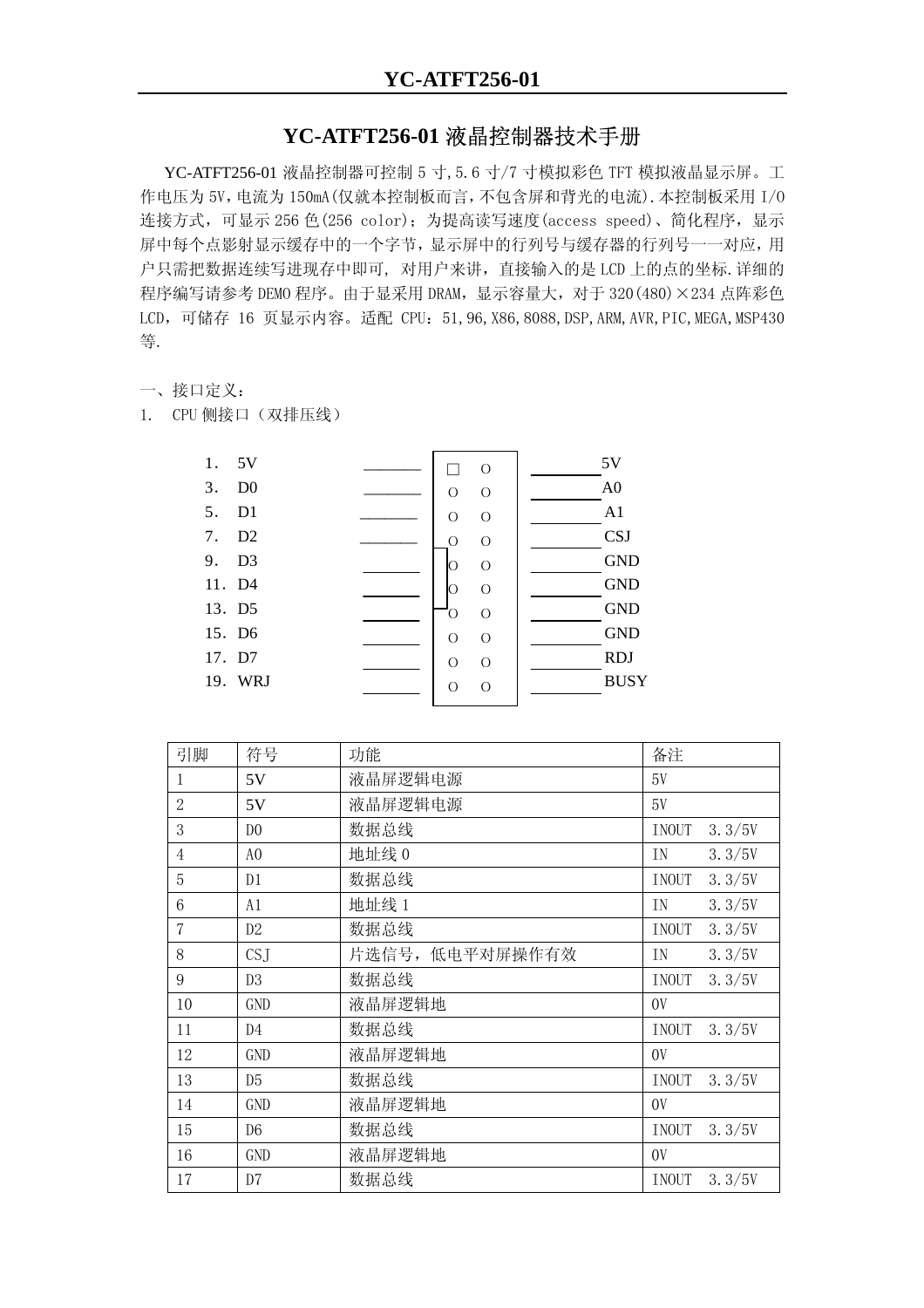|    | RD.         | 读操作信号, 低电平有效            | 3.3/5V |
|----|-------------|-------------------------|--------|
|    | WR.         | 写操作信号, 低电平有效            | 3.3/5V |
| 20 | <b>BUSY</b> | 高电平表示 busy, 低电平表示 ready | 3.3/5V |

本控制板有如下性能:

- 1、 本控制板可工作于 8 位数据总线模式
- 2、 用户的 CPU 不需要计算行列与 DRAM 地址的对应关系,直接输入坐标地址即可。
- 3、 本控制板的写周期可做到 300ns,无需任何等待。请详细参考时序图
- 4、连续读或写入时, X 坐标自动加 1, 本控制板可以设定是 X 方向地址自动增加还是 Y 方向地址自动增加。
- 5、 液晶显示控制板上的电位器用来调整液晶屏的对比度,当显示效果不理想时可以调整 电位器来改变显示效果
- 6、 本控制板的电压是 5V,电流>150MA

注:在用户不操作液晶时,BUSY 信号是低电平,在用户向控制板写一字节数据后, 控制板要将数据写入显示 RAM 中,这期间 BUSY 信号是高电平,数据写好后 BUSY 信号变成低电平,在 BUSY 信号为高期间,用户向控制板的操作无效。控制板自 己写数据的时间小于 0.3 微秒, 如用 89C51 单片机 40MHz 晶振时当用户用 MOVX DPTR,A 指令写入一字节数据后,在写入下一字节之前,可以不考虑 BUSY 信号。

## 2. LCD 侧接口

| Pin no         | <b>Symbol</b>         | IO             | <b>Function</b>                                      |
|----------------|-----------------------|----------------|------------------------------------------------------|
| $\mathbf{1}$   | <b>GND</b>            | I              | Supply voltage for logic control circuit scan driver |
| $\overline{2}$ | Vcc                   | I              | Negative power for scan driver                       |
| 3              | $V_{GL}$              | I              | Negative power for scan driver                       |
| $\overline{4}$ | <b>V<sub>GH</sub></b> | T              | Positive power for scan driver                       |
| 5              | <b>STVR</b>           | I/O            | Vertical start pulse                                 |
| 6              | <b>STVL</b>           | I/O            | Vertical start pulse                                 |
| $\overline{7}$ | <b>CKV</b>            | I              | Shift clock input for scan driver                    |
| 8              | U/D                   | I              | UP/DOWN scan control input                           |
| 9              | <b>OEV</b>            | I              | Output enable control for scan driver                |
| 10             | <b>VCOM</b>           | I              | Common electrode driving signal                      |
| 11             | <b>VCOM</b>           | $\overline{1}$ | Common electrode driving signal                      |
| 12             | L/R                   | I              | LEFT/RIGHT scan control input                        |
| 13             | Q <sub>1</sub> H      | I              | Analog signal rotate input                           |
| 14             | <b>OEH</b>            | I              | Output enable control for data driver                |
| 15             | <b>STHL</b>           | 1/O            | Start pulse for horizontal scan line                 |
| 16             | <b>STHR</b>           | 1/O            | Start pulse for horizontal scan line                 |
|                |                       |                |                                                      |
| 17             | CPH <sub>3</sub>      | I              | Sampling and shifting clock pulse for data driver    |
| 18             | CPH <sub>2</sub>      | I              | Sampling and shifting clock pulse for data driver    |
| 19             | CPH <sub>1</sub>      | I              | Sampling and shifting clock pulse for data driver    |
| 20             | Vcc                   | I              | Supply voltage for logic control circuit scan driver |
| 21             | <b>GND</b>            | I              | Ground                                               |
| 22             | <b>VR</b>             | I              | Alternated video signal (Red)                        |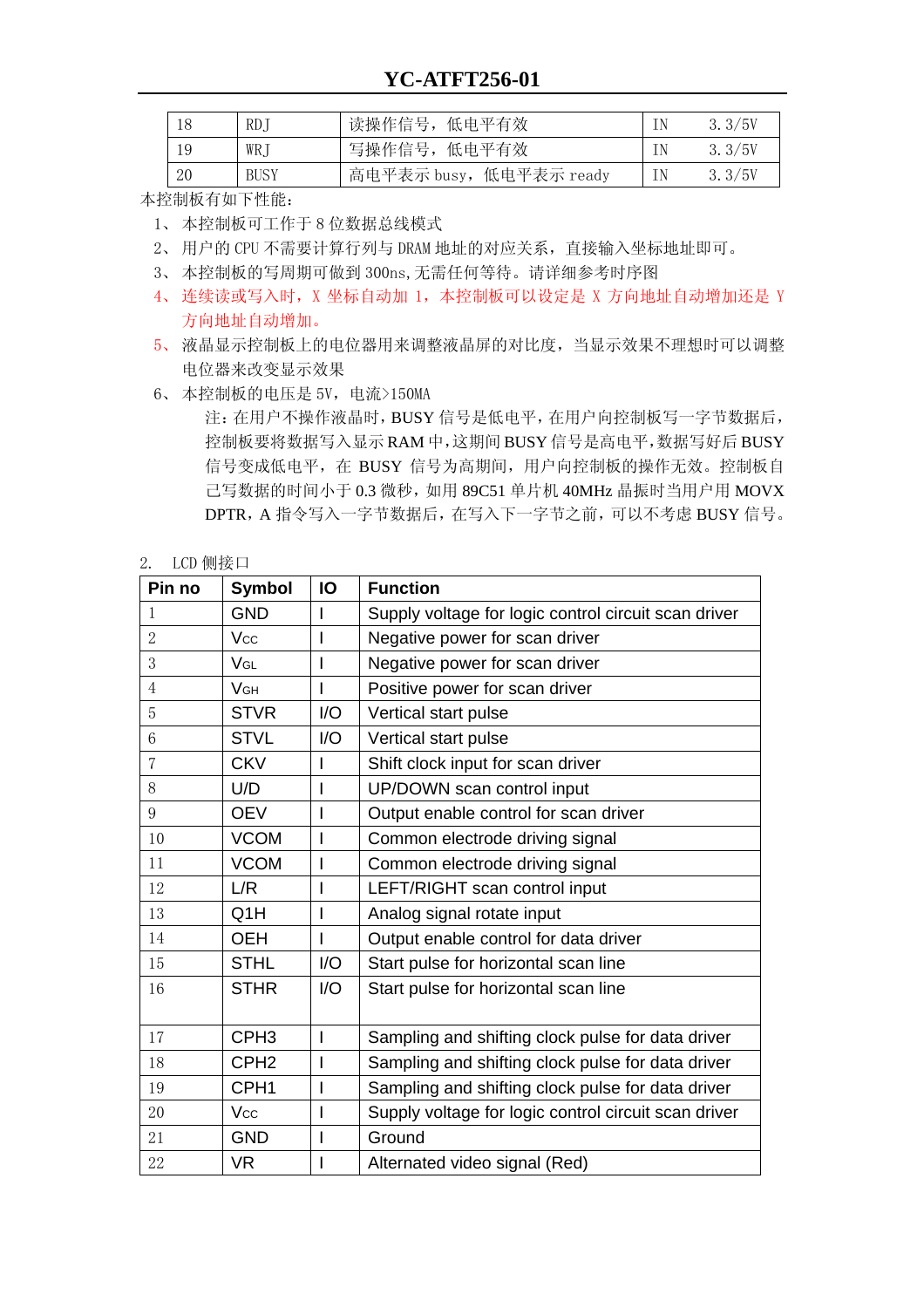## **YC-ATFT256-01**

| 23 | VG                     | Alternated video signal (Green)   |
|----|------------------------|-----------------------------------|
| 24 | VB                     | Alternated video signal (Blue)    |
| 25 | <b>AV<sub>DD</sub></b> | Supply voltage for analog circuit |
| 26 | <b>AVss</b>            | Ground for analog circuit         |

YC-ATFT256-01 接口控制板尺寸



20 pin 双排座的 PIN 间距为 2.54mm

本板适合于下面接口顺序的 5.6 或 7 寸的模拟屏。其他的不适合。

- 二、操作说明:
- 1. 每一次写一点, 8bit 色深, 共 256 色, 总共 16 页显示缓冲, 可以自由设定显示页和写入
- 页,当写入一页完成后即可切换该页为显示页,方便连续的显示多帧图像。
- 2.写入数据最大带宽为 4M(50/12),注意,这是最大带宽。
- 3.每写入或读出数据后 X 方向或 Y 方向是否要自动加一可以通过参数分别自由设定。 敬请用户注意:

1.本控制器编程特别简单,不要想象的跟 VGA 卡或其他的 LCD 控制器那么复杂。

- 2. 要写入一点, 首先确定页号, 包括显示页和读/写页, 根据你的读写, 确定 X, Y 是否自 动增加
- 3.确定写入位置(X,Y)
- 4.确定颜色,即写入的数据
- 5.有更快的页面扫描速度

YC-ATFT256-01 主要用于对颜色要求不高,但要求较快写入速度,图形显示较多的环境

三、编程方法:

约定

port0: 指  $a1=0$ , $a0=0$ port1: 指  $a1=0$ , $a0=1$ port2: 指  $a1=1$ , $a0=0$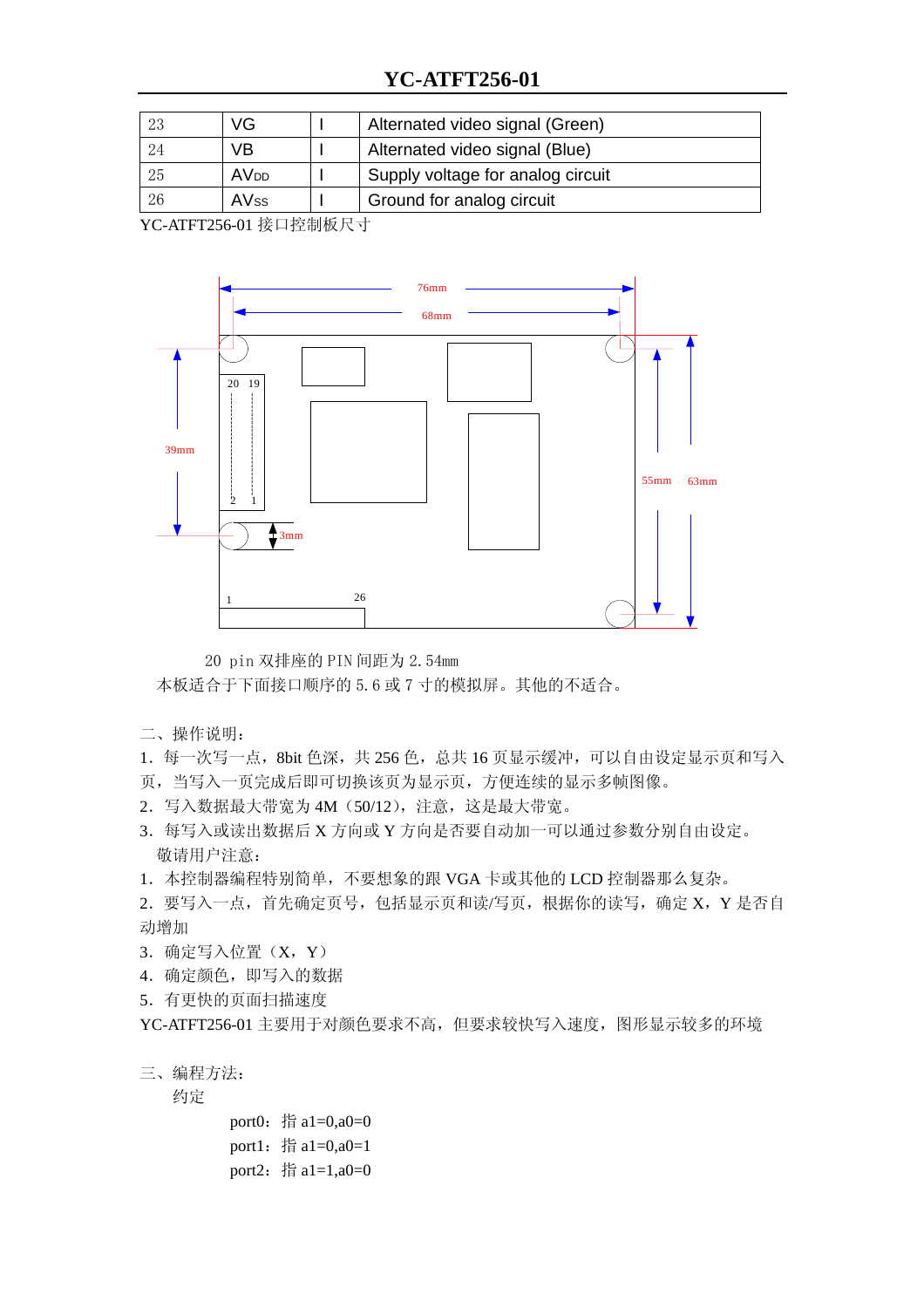|                     |                | port3: 指 $a1=1, a0=1$                                                                                                                                                                                         |                       |                         |                |                                   |    |                |                                                                                                       |
|---------------------|----------------|---------------------------------------------------------------------------------------------------------------------------------------------------------------------------------------------------------------|-----------------------|-------------------------|----------------|-----------------------------------|----|----------------|-------------------------------------------------------------------------------------------------------|
| 1.写屏                |                | A》 向 port 1 写参数 (a1=0 a0=1)<br>bit[74] ------指定显示页的页号<br>bit[30]--------指定读/写页的页号<br>数据<br>$C$ 》 向 port 2 写参数 (a1=1 a0=0)<br>bit0=1----------x 方向不自动增加,y 方向自动增加<br>bit0=0 -----------x 方向自动增加,y 方向不自动增加<br>数据 |                       |                         |                |                                   |    |                | B》 读 port 1(a1=0 a0=1),通过此操作确定前面向 PORT1 口写的是参数而不是<br>D》 读 port2(a1=1 a0=0),通过此操作确定前面向 PORT2 口写的是参数而不是 |
| $2. \overline{5} X$ |                |                                                                                                                                                                                                               |                       |                         |                |                                   |    |                |                                                                                                       |
|                     | a >            | 向 port1 写 x 的 bit [8] (对应关系为 X8→DO)                                                                                                                                                                           |                       |                         |                |                                   |    |                |                                                                                                       |
| 3.写 Y               |                | b> 向 port1 写 x 的 bit[70] (对应关系为 X[70]→D[07]                                                                                                                                                                   |                       |                         |                |                                   |    |                |                                                                                                       |
|                     |                |                                                                                                                                                                                                               |                       |                         |                |                                   |    |                | a> 向 port2(a0=0,a1=1)写 y 的 bit[70], 对应关系为 Y[07]→D[07]                                                 |
| 4.写数据               |                |                                                                                                                                                                                                               |                       |                         |                |                                   |    |                |                                                                                                       |
|                     |                | A》写 x (如果使用当前 x, 则跳过此步)                                                                                                                                                                                       |                       |                         |                |                                   |    |                |                                                                                                       |
|                     |                | B》写 y (如果使用当前 y, 则跳过此步)<br>C》向 port0 写数据 (a0=0,a1=0)                                                                                                                                                          |                       |                         |                |                                   |    |                |                                                                                                       |
| 5.读数据               |                |                                                                                                                                                                                                               |                       |                         |                |                                   |    |                |                                                                                                       |
|                     | a >            |                                                                                                                                                                                                               |                       |                         |                | 写 y(如果使用当前 y, 则跳过此步)              |    |                |                                                                                                       |
|                     | b>             |                                                                                                                                                                                                               |                       | 向 port1 写 x 的 bit [8]   |                |                                   |    |                |                                                                                                       |
|                     | c              |                                                                                                                                                                                                               |                       |                         |                | 向 port3 写 x 的 bit[70] (a1=1 a0=1) |    |                |                                                                                                       |
|                     | d>             |                                                                                                                                                                                                               |                       | 从 port 0 (a0=0,a1=0)读数据 |                |                                   |    |                |                                                                                                       |
|                     |                | 每次写一点,8bit 色深,共 256 色,其意义为                                                                                                                                                                                    |                       |                         |                |                                   |    |                |                                                                                                       |
|                     |                | BIT7                                                                                                                                                                                                          | 红色高                   |                         |                |                                   |    |                |                                                                                                       |
|                     |                | BIT6<br>BIT5                                                                                                                                                                                                  | 红色中<br>红色低            |                         |                |                                   |    |                |                                                                                                       |
|                     |                | BIT4                                                                                                                                                                                                          | 绿色高                   |                         |                |                                   |    |                |                                                                                                       |
|                     |                | BIT3                                                                                                                                                                                                          | 绿色中                   |                         |                |                                   |    |                |                                                                                                       |
|                     |                | BIT2                                                                                                                                                                                                          | 绿色低                   |                         |                |                                   |    |                |                                                                                                       |
|                     |                | BIT1                                                                                                                                                                                                          | 黄色高                   |                         |                |                                   |    |                |                                                                                                       |
|                     | D <sub>7</sub> | BIT <sub>0</sub><br>D <sub>6</sub>                                                                                                                                                                            | 黄色低<br>D <sub>5</sub> | D <sub>4</sub>          | D <sub>3</sub> | D <sub>2</sub>                    | D1 | D <sub>0</sub> |                                                                                                       |
| 256 色               | R2             | R1                                                                                                                                                                                                            | R <sub>0</sub>        | G2                      | G1             | G <sub>0</sub>                    | B1 | B <sub>0</sub> |                                                                                                       |
|                     |                |                                                                                                                                                                                                               |                       |                         |                |                                   |    |                |                                                                                                       |

256 色

|   | 颜色灰度 | $R2$ , $R1$ ,<br>- RO | G2, G1, G0 | B1、B0          |
|---|------|-----------------------|------------|----------------|
| 基 | 最黑   | 000                   | 000        | 0 <sub>0</sub> |
| 本 | 亮蓝   | 000                   | 000        |                |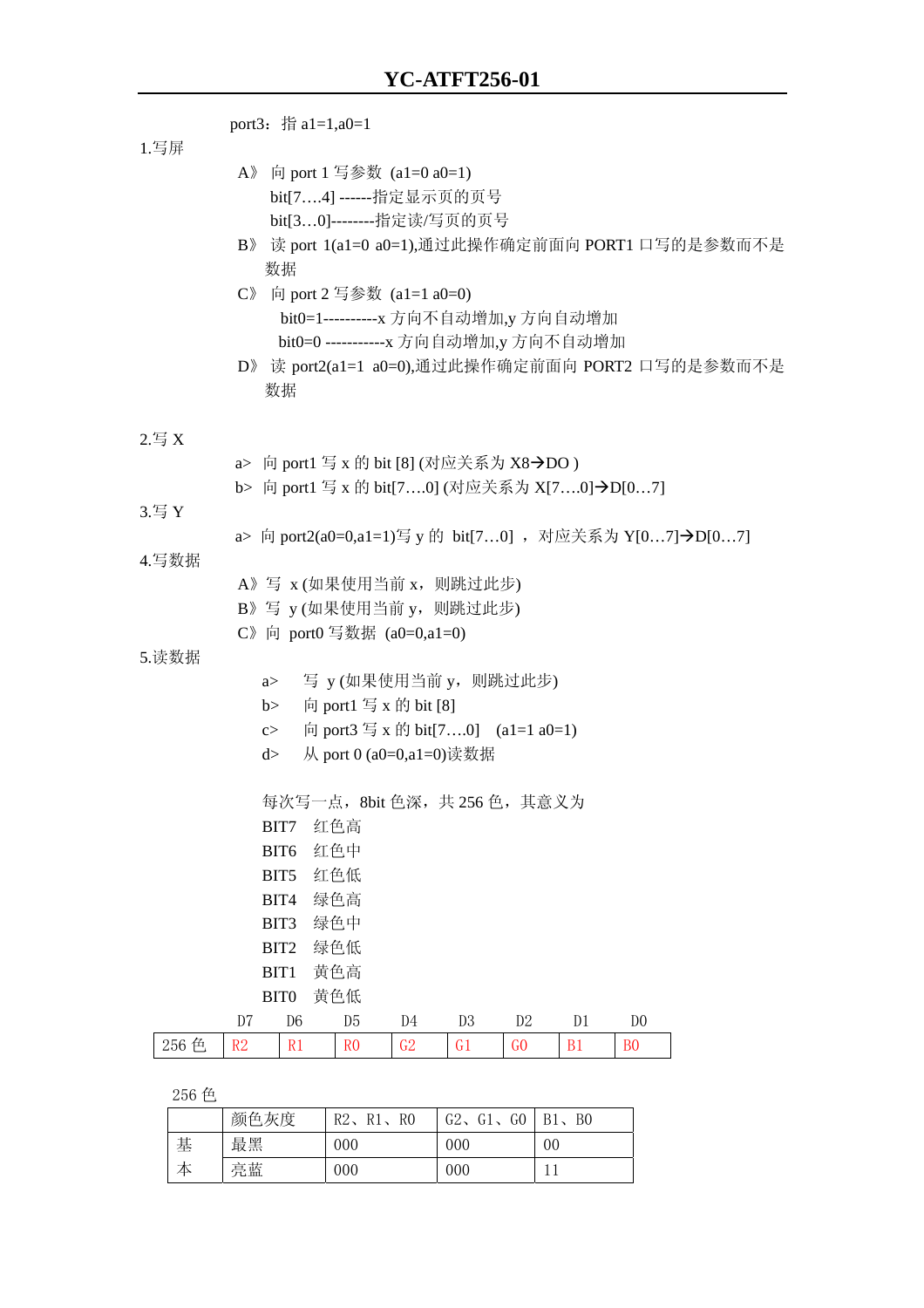| 颜 | 亮绿 | 000 | 111 | 00 |
|---|----|-----|-----|----|
| 色 | 亮青 | 000 | 111 | 11 |
|   | 亮红 | 111 | 000 | 00 |
|   | 亮紫 | 111 | 000 | 11 |
|   | 亮黄 | 111 | 111 | 00 |
|   | 亮白 | 111 | 111 | 11 |
| 蓝 | 最黑 | 000 | 000 | 00 |
| 色 | 较暗 | 000 | 000 | 01 |
| 灰 | 较亮 | 000 | 000 | 10 |
| 度 | 最亮 | 000 | 000 | 11 |
| 绿 | 最黑 | 000 | 000 | 00 |
| 色 | 较暗 | 000 | 001 | 00 |
| 灰 |    |     |     | .  |
| 度 | 较亮 | 000 | 110 | 00 |
|   | 最亮 | 000 | 111 | 00 |
| 红 | 最黑 | 000 | 000 | 00 |
| 色 | 较暗 | 001 | 000 | 00 |
| 灰 |    |     |     |    |
| 度 | 较亮 | 110 | 000 | 00 |
|   | 最亮 | 111 | 000 | 00 |
|   |    |     |     |    |

四、读写显存的时序:





2. 读控制器显存的时序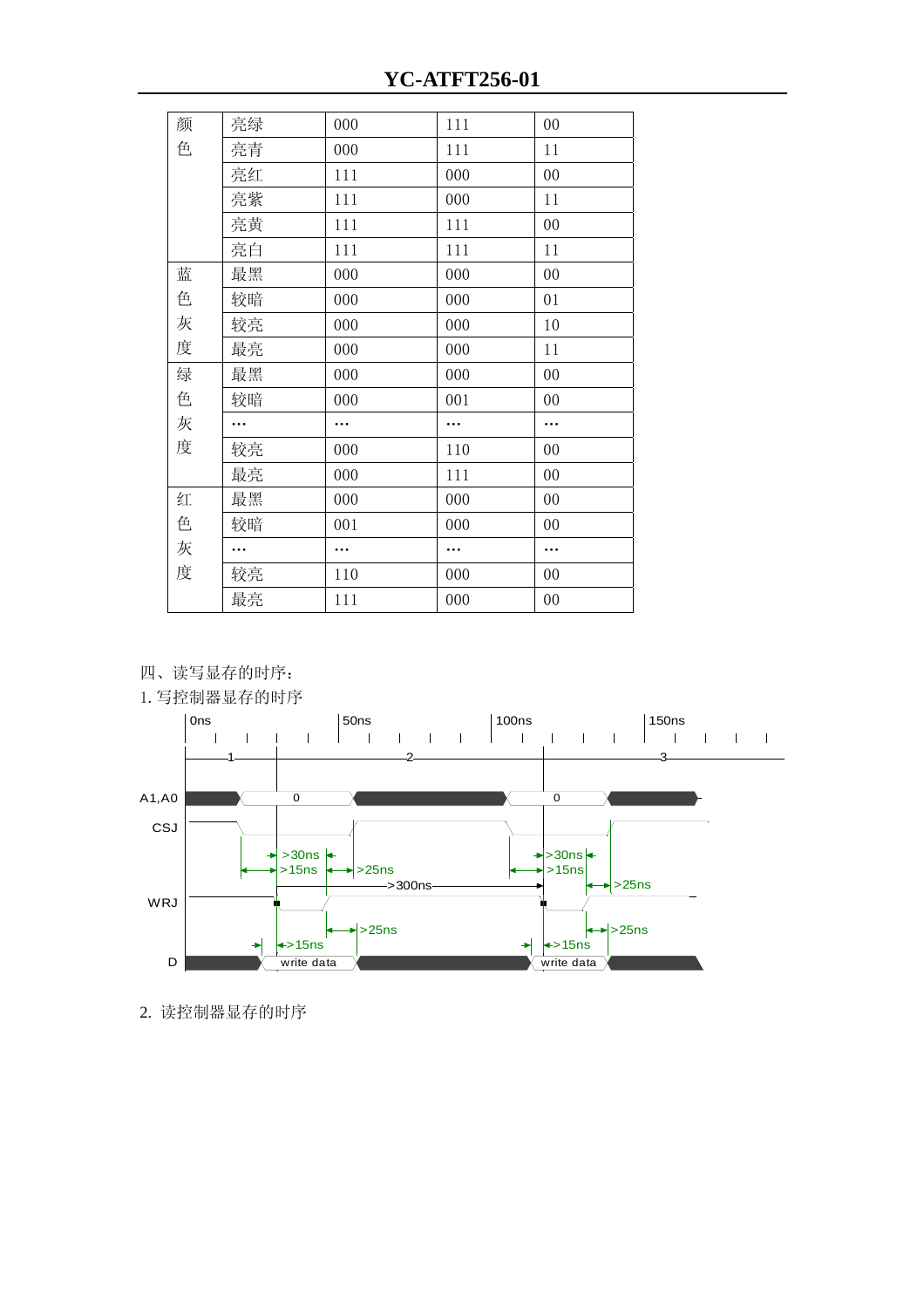





按照上面的接口电路下面是一些基本的子程序

| PORT <sub>0</sub>   | EQU        | 00H  |                               |
|---------------------|------------|------|-------------------------------|
| PORT <sub>1</sub>   | EQU        | 01H  |                               |
| PORT <sub>2</sub>   | EQU        | 02H  |                               |
| PORT <sub>3</sub>   | EQU        | 03H  |                               |
| <b>COLOR_REG</b>    | EQU        |      | 33H ; COLOR REGISTER LOW BYTE |
| X COOR L            | EQU        | 37H; |                               |
| X_COOR_H            | EQU        | 38H; |                               |
| Y COOR              | EQU        | 39H; |                               |
| <b>BAK CHAR NUM</b> | <b>EQU</b> | 3BH; |                               |
| CHAR_BYTE           | EQU        | 3CH; |                               |
| <b>CHAR NUM</b>     | EQU        | 3DH; |                               |
| <b>CHAR NUM1</b>    | EQU        | 3EH; |                               |
| <b>CIRYH</b>        | EQU        | 3FH: |                               |
| 1:写点子程序             |            |      |                               |
|                     |            |      |                               |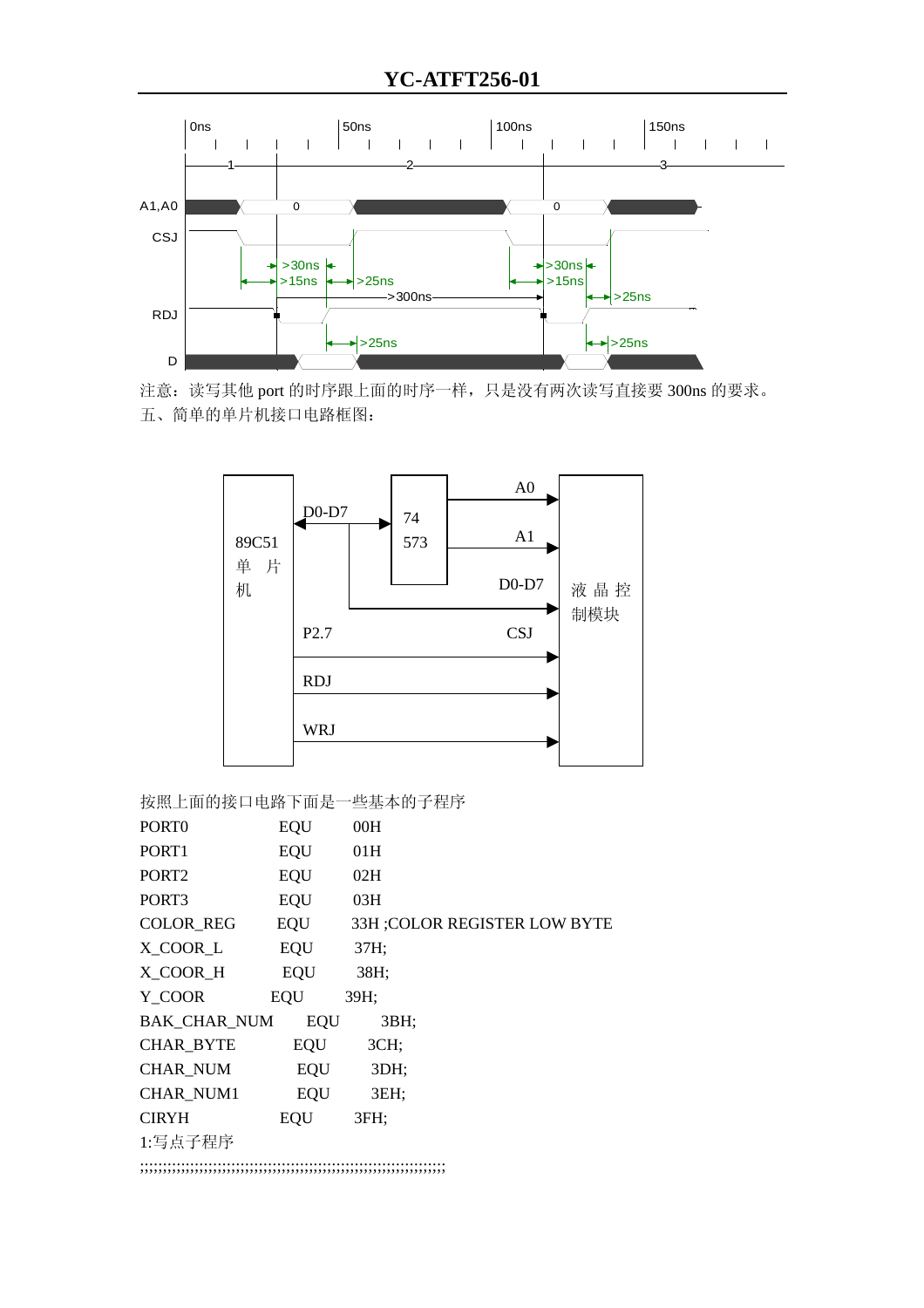;INPUT PARAMETE Y\_COOR ; X\_COOR\_H,X\_COOR\_L, ; COLOR\_REG ;;;;;;;;;;;;;;;;clear color;;;;;;;;;;;;;;;;;;;;;;;;;;;;;;;;;;;;;;;; WRITE\_DOT: CLR P2.7 MOV R0,#PORT2; MOV A,Y\_COOR MOVX @R0,A ;WRITE Y\_0-Y\_7 MOV R0,#PORT1 MOV A,X\_COOR\_H MOVX @R0,A ;WRITE X\_8 MOV A,X\_COOR\_L MOVX @R0,A MOV R0,#PORT0;DATA PORT MOV A.COLOR\_REG:COLOR MOVX @R0,A RET 2:参数设置子程序 ;;;;;;;;;;;;;;;;SET PARAMETER;;;;;;;;;;;;;;;;;;;;;;;;;;;;;;;;;;;;;; SET\_LCD\_PARA: CLR P2.7 MOV R0,#PORT1 MOVX @R0,A ;; 要设置的参数放在 A MOVX A,@R0 ; RET 3:字符显示子程序 ;;;;;;;;;;;;;;;;;;;;;;;;;;;;;;;;;;;;;;;;;;;;;;;;;;;;;;;;;;;;;;;;;;; ;INPUT PARAMETE Y\_COOR, ; X\_COOR\_H,X\_COOR\_L, ; COLOR\_REG ; BAK CHAR NUM ;;X 像素点数 ; CHAR\_NUM1 ;Y 像素点数 ;; DPTR 字库的入口地址 ;;;;;;;;;;;;;;;;DISPLAY HANZI FONT COLOR;;;;;;;;;;;;;;;;;; DISP\_HANZI: MOV A,BAK\_CHAR\_NUM MOV CHAR\_NUM,A DISP\_HANZI1: CLR A MOVC A,@A+DPTR INC DPTR MOV CHAR\_BYTE,A MOV A,DPH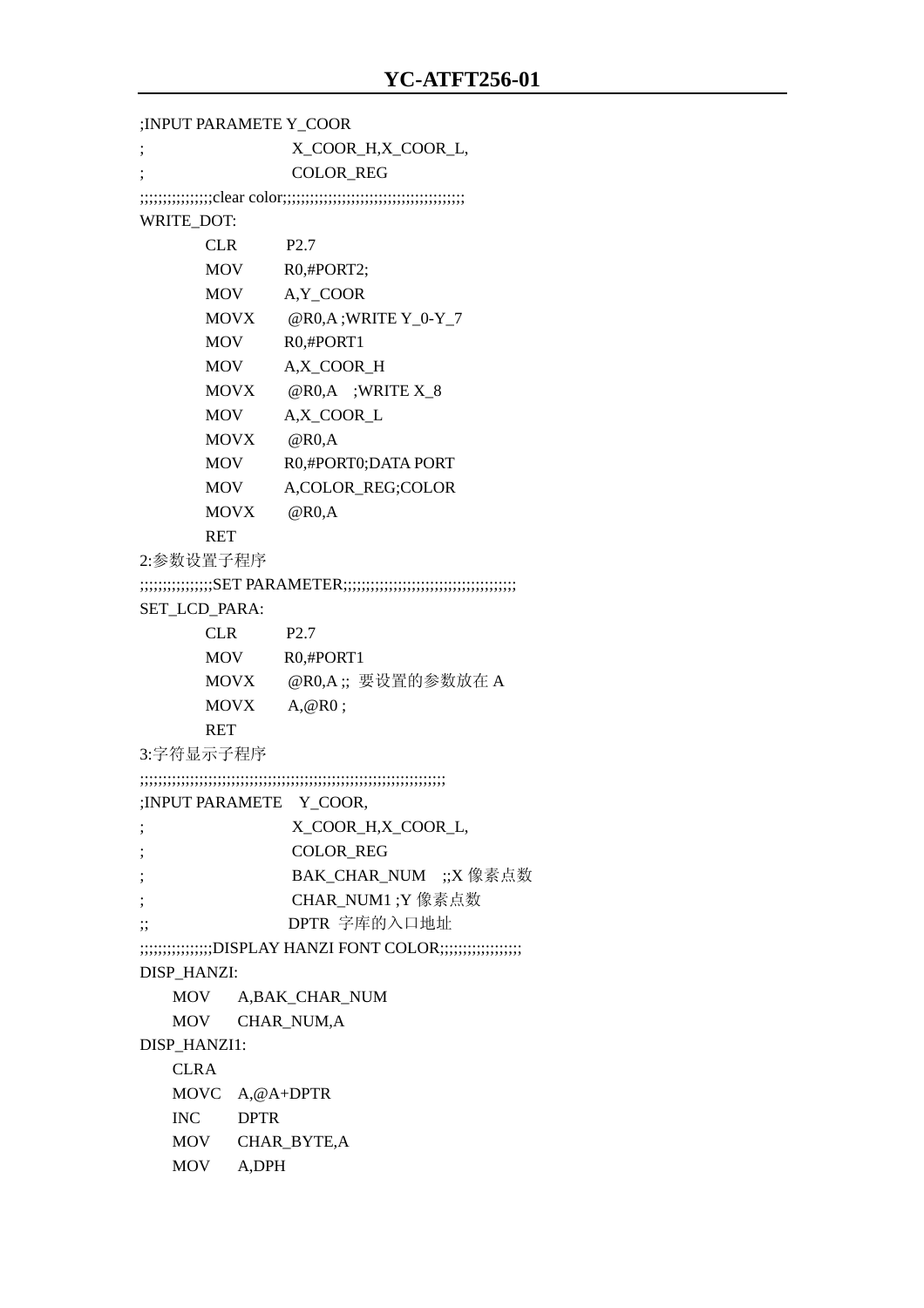MOV CIRYH,A MOV A,DPL MOV CIRYL,A MOV R7,#8 DISP\_HANZI2: MOV A,CHAR\_BYTE **RLCA**  MOV CHAR\_BYTE,A JNC DISP\_HANZI3 PUSH 07H LCALL WRITE\_DOT POP 07H DISP\_HANZI3: MOV A,X\_COOR\_L ADD A,#1 MOV X COOR L,A MOV A,X\_COOR\_H ADDC A,#0 MOV X\_COOR\_H,A DJNZ R7,DISP\_HANZI2 ;暂存 DPTR MOV A,CIRYH MOV DPH,A MOV A,CIRYL MOV DPL,A DJNZ CHAR\_NUM,DISP\_HANZI1 MOV A,BAK\_CHAR\_NUM MOV B,#8 MUL AB MOV R0,A MOV A,X\_COOR\_L CLR C SUBB A,R0 MOV X\_COOR\_L,A MOV A,X\_COOR\_H SUBB A,B MOV X COOR H,A INC Y\_COOR\_L DJNZ CHAR\_NUM1,DISP\_HANZI RET 4:清屏子程序 ;;;;;;;;;;;;;;;;;;;;;;;;;;;;;;;;;;;;;;;;;;;;;;;;;;;;;;;;;;;;;;;;;;; ;;;;input parameter COLOR\_REG\_L

;;;;;;;;;;;;;;;;clear lcd ;;;;;;;;;;;;;;;;;;;;;;;;;;;;;;;;;;;;;;;;;